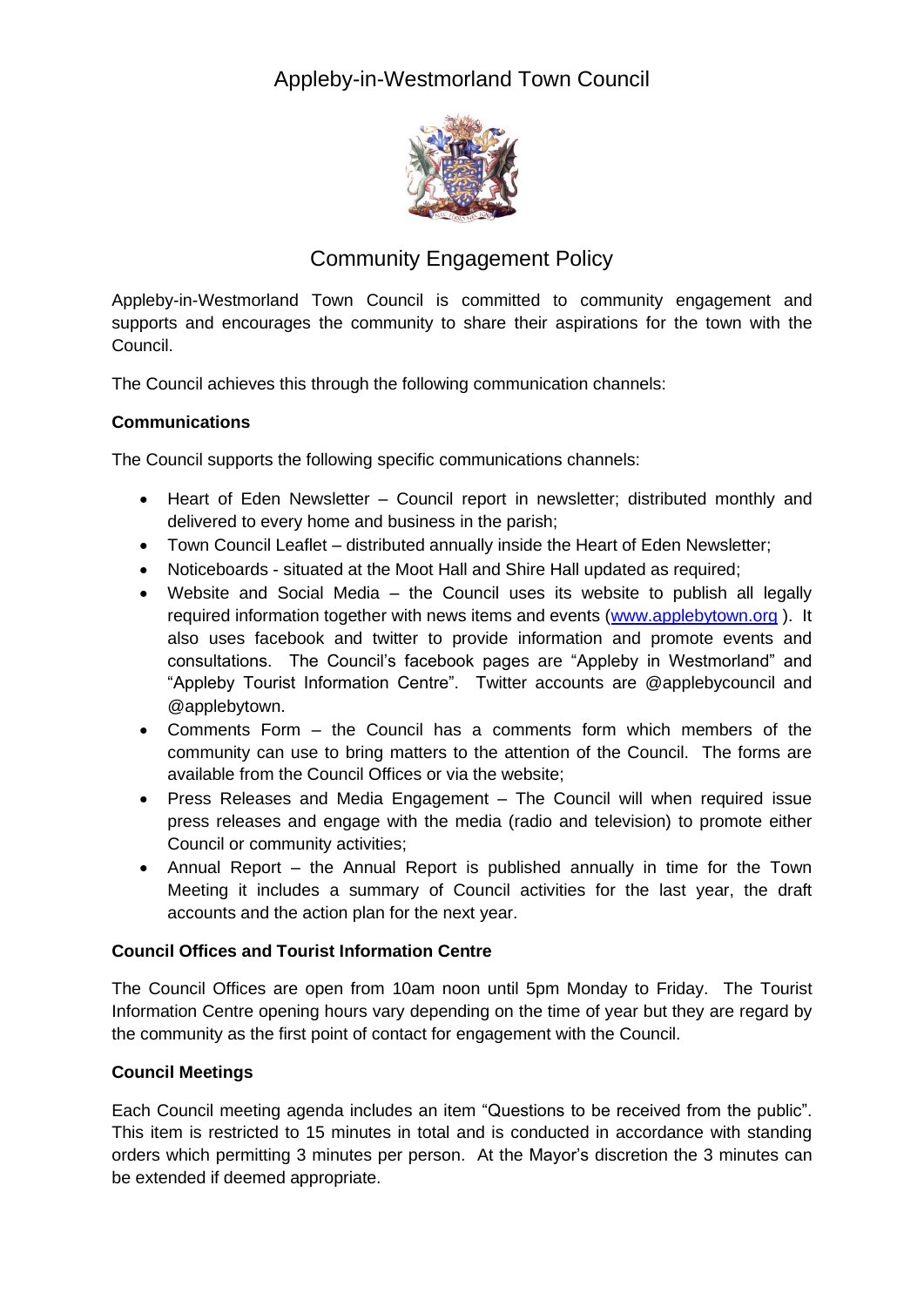In all respects the Council meeting must comply with the Council's Standing Orders ensuring good practice is maintained.

#### **Town Meeting**

The annual Town Meeting is the main opportunity to bring the community together and allow electors to question and review how the Council is helping shape the community. To be successful good planning is needed and it is the responsibility of the Town Clerk to timetable an meeting date, organise the venue and ensure that Town, Borough and County Councillors attend and have a part to play. The Council should determine the "interest theme" for each town meeting to encourage community engagement. The main objective of the meeting is to provide and encourage two-way communication between the community and Councillors.

#### **Public Meetings**

From time to time the Council may decide that an item warrants being dealt with through a specially convened Public Meeting. The Clerk will arrange the meeting venue with any costs met by the Council. The Mayor will normally chair any Public Meeting but in exceptional circumstances the Mayor can appoint a deputy to this role. The Clerk will prepare and post the agenda on the Council's website and notice boards and take the minutes. The minute format and content will follow the agenda and comply with Standing Order requirements.

#### **Consultation**

The Council should aim to consult regularly with the community, ranging from light touch opportunities to formal consultation programmes, where information must be disseminated widely and feedback obtained to shape Council policy and demonstrate democracy in action. The Council will utilise a variety of methods and tools to undertake consultation with the community which may include:

- surveys and opinion polls;
- individual interviews and meetings;
- focus groups and workshops;
- meetings with other organisations; and
- events and roadshows.

#### **Post-Consultation Engagement**

**Keeping the community informed** – consultation activities are often surrounded by a great deal of energy and enthusiasm, it is very important to ensure that the community is kept informed of the progress and any future opportunities for their involvement.

**Data Protection** – It is important to ensure that individual participants in the consultation process are not identified in the data used. The Council only will hold actual responses for 30 days before destruction by shredding.

#### **Review of the Policy**

This Community Engagement Policy provides the framework for how communication, Council meetings and consultations with the community will be undertaken. This policy will be reviewed annually by Appleby-in-Westmorland Town Council at the Council meeting held in January.